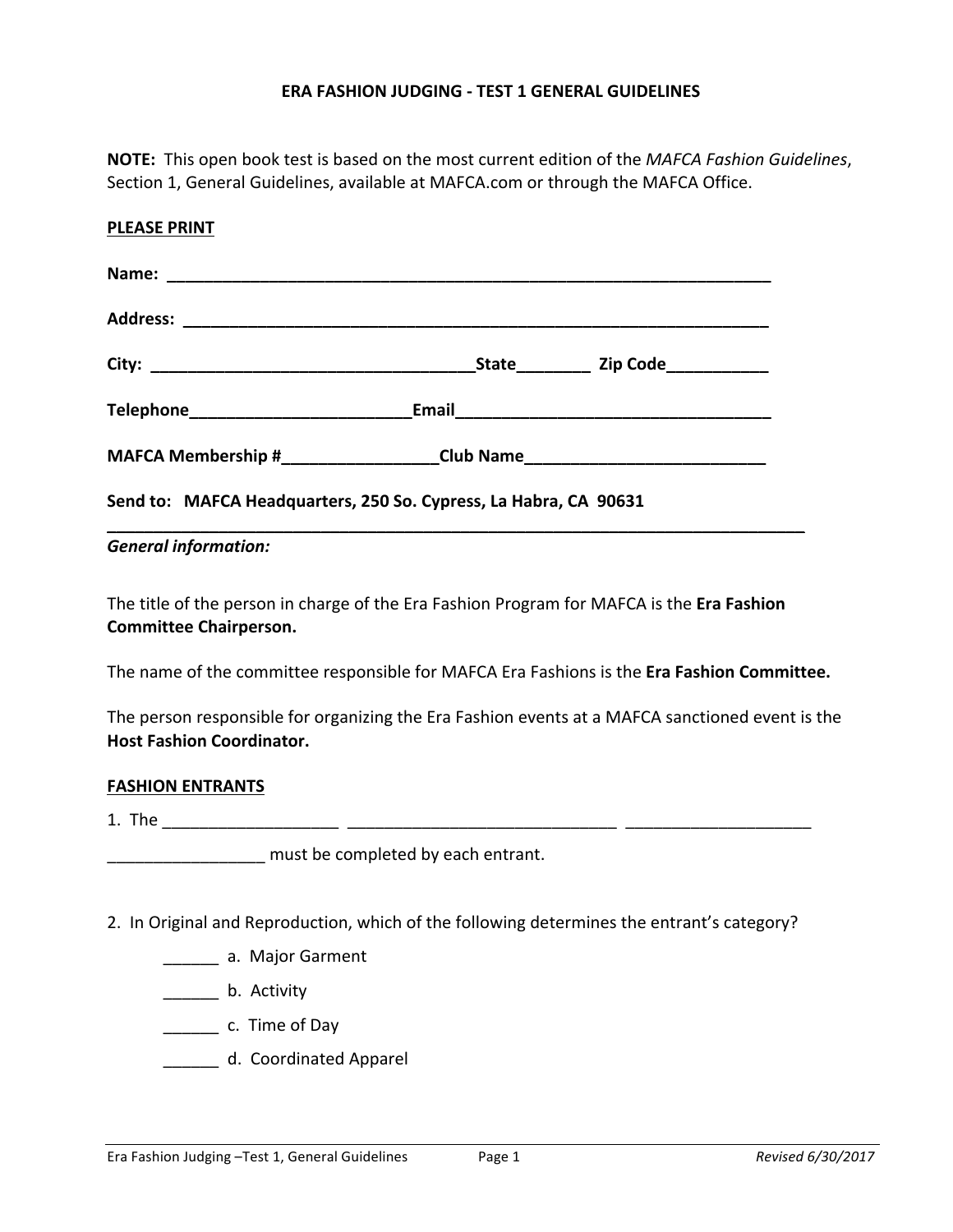3. Individuals in a group, family or couple, must all be similarly attired for the

and and  $\overline{a}$  and  $\overline{a}$  and  $\overline{a}$  and  $\overline{a}$  and  $\overline{a}$  and  $\overline{a}$  and  $\overline{a}$  and  $\overline{a}$  and  $\overline{a}$  and  $\overline{a}$  and  $\overline{a}$  and  $\overline{a}$  and  $\overline{a}$  and  $\overline{a}$  and  $\overline{a}$  and  $\overline{a}$  and  $\overline{a$ 

4. Each individual will be judged \_\_\_\_\_\_\_\_\_\_\_\_\_\_\_\_\_\_\_ regardless of class entered.

## **BECOMING AN ERA FASHION JUDGE**

5. An Apprentice Judge shall satisfactorily complete Tests 1-6 prior to his/her initial judging and then apprentice at one MAFCA sanctioned fashion event. True True False

6. An individual who has met the requirements of an Apprentice Judge and has passed all fashion area tests is a \_\_\_\_\_\_\_\_\_\_\_\_\_\_\_\_\_\_\_\_.

7. An individual who has passed all six tests, judged in five fashion areas at five different MAFCA sanctioned fashion events, and has been a Fashion Entrant at a MAFCA sanctioned event is a

8. An individual who has judged in all five fashion areas at five different MAFCA sanctioned events, has been a fashion entrant in a MAFCA sanctioned event and has conducted an era fashion seminar at a MAFCA sanctioned event or MAFCA Annual Meeting, or has published an era fashion article in 

\_\_\_\_\_\_\_\_\_\_\_\_\_\_\_\_\_\_\_\_\_\_\_\_\_\_\_\_\_\_\_\_\_ \_\_\_\_\_\_\_\_\_\_\_\_\_\_\_\_\_\_\_\_\_\_\_\_\_\_\_\_\_\_\_\_\_\_\_\_\_\_\_\_\_

\_\_\_\_\_\_\_\_\_\_\_\_\_\_\_\_\_\_\_\_\_\_\_\_\_\_\_\_\_\_\_\_\_\_\_ \_\_\_\_\_\_\_\_\_\_\_\_\_\_\_\_\_\_\_\_\_\_\_\_\_\_\_\_\_\_\_\_\_\_\_\_\_\_\_

\_\_\_\_\_\_\_\_\_\_\_\_\_\_\_\_\_\_\_\_\_\_\_\_\_\_\_\_\_\_\_\_\_\_\_ \_\_\_\_\_\_\_\_\_\_\_\_\_\_\_\_\_\_\_\_\_\_\_\_\_\_\_\_\_\_\_\_\_\_\_\_\_\_\_

*\_\_\_\_\_\_\_\_ \_\_\_\_\_\_\_\_\_\_\_\_\_\_\_\_\_\_\_\_\_* is a \_\_\_\_\_\_\_\_\_\_\_\_\_\_\_\_\_\_ \_\_\_\_\_\_\_\_\_\_\_\_\_\_\_\_\_\_\_\_.

# **JUDGING**

9. The three categories of Era Fashion judging are \_\_\_\_\_\_\_\_\_\_\_\_\_\_\_\_\_\_\_\_\_\_\_\_\_\_\_\_\_

10. The four divisions of Era Fashion Judging are:

 $\frac{1}{2}$  ,  $\frac{1}{2}$  ,  $\frac{1}{2}$  ,  $\frac{1}{2}$  ,  $\frac{1}{2}$  ,  $\frac{1}{2}$  ,  $\frac{1}{2}$  ,  $\frac{1}{2}$  ,  $\frac{1}{2}$  ,  $\frac{1}{2}$  ,  $\frac{1}{2}$  ,  $\frac{1}{2}$  ,  $\frac{1}{2}$  ,  $\frac{1}{2}$  ,  $\frac{1}{2}$  ,  $\frac{1}{2}$  ,  $\frac{1}{2}$  ,  $\frac{1}{2}$  ,  $\frac{1$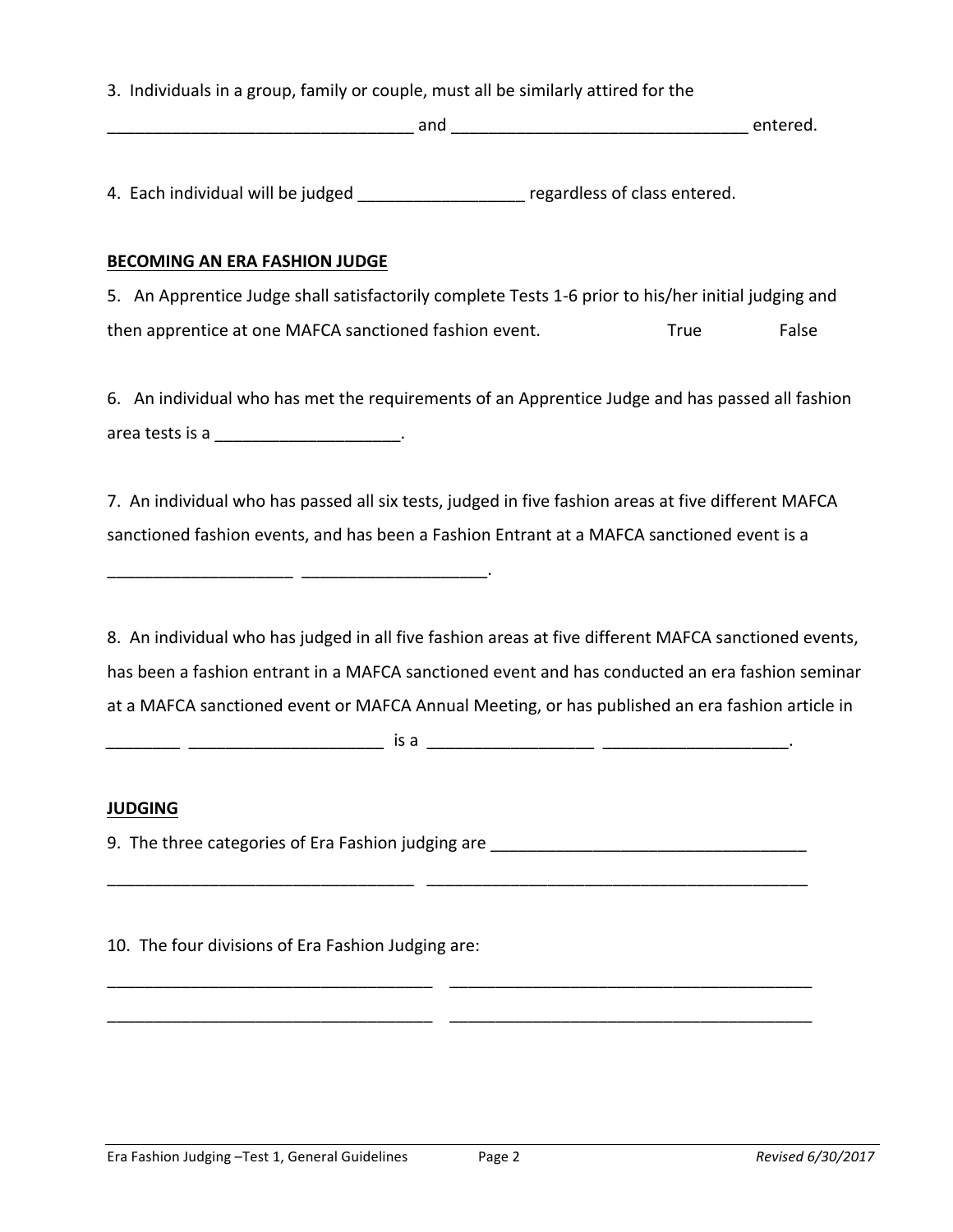11. The five areas in which each entrant is judged are: \_\_\_\_\_\_\_\_\_\_\_\_\_\_\_\_\_\_\_\_\_\_\_\_\_\_\_\_\_\_\_\_\_\_ \_\_\_\_\_\_\_\_\_\_\_\_\_\_\_\_\_\_\_\_\_\_\_\_\_\_\_\_\_\_\_\_\_\_\_\_\_\_\_\_ \_\_\_\_\_\_\_\_\_\_\_\_\_\_\_\_\_\_\_\_\_\_\_\_\_\_\_\_\_\_\_\_\_\_ \_\_\_\_\_\_\_\_\_\_\_\_\_\_\_\_\_\_\_\_\_\_\_\_\_\_\_\_\_\_\_\_\_\_\_\_\_\_\_\_ \_\_\_\_\_\_\_\_\_\_\_\_\_\_\_\_\_\_\_\_\_\_\_\_\_\_\_\_\_\_\_\_\_\_ 12. The Chief Judge does not \_\_\_\_\_\_\_\_\_\_\_\_\_\_ or \_\_\_\_\_\_\_\_\_\_\_\_ \_\_\_\_\_\_\_\_\_\_\_\_\_, but reserves the right to \_\_\_\_\_\_\_\_\_\_\_\_\_\_\_\_\_\_\_ the \_\_\_\_\_\_\_\_\_\_\_\_\_\_\_\_\_\_\_\_\_\_\_\_. 13. A judge may not be an \_\_\_\_\_\_\_\_\_\_\_\_\_\_\_\_\_\_\_\_\_\_\_ but should be dressed in Model A era fashion or Model A era image fashion. 14. An original garment is manufactured or made by machine or hand for wear during through \_\_\_\_\_\_\_\_\_. Original fashions are judged on \_\_\_\_\_\_\_\_\_\_\_\_\_\_\_\_\_\_, \_\_\_\_\_\_\_\_\_\_\_\_\_\_\_\_\_\_, \_\_\_\_\_\_\_\_\_, and \_\_\_\_\_\_\_\_\_\_\_\_\_\_\_\_\_\_\_\_ as well as \_\_\_\_\_\_\_\_\_\_\_\_\_\_\_\_\_\_\_\_ of \_\_\_\_\_\_\_\_\_\_\_\_\_\_\_\_ and \_\_\_\_\_\_\_\_\_\_\_\_\_\_\_\_\_\_\_. 15. A reproduction garment is manufactured or made by machine or hand after \_\_\_\_\_\_, to represent as closely as possible that which was \_\_\_\_\_\_\_\_\_\_\_\_\_\_\_\_\_. Reproduction fashions are judged on \_\_\_\_\_\_\_\_\_\_\_\_\_\_\_\_, \_\_\_\_\_\_\_\_\_\_\_\_\_\_, \_\_\_\_\_\_\_\_\_\_\_\_\_\_\_, \_\_\_\_\_\_\_\_ and \_\_\_\_\_\_\_\_\_\_\_\_\_\_ as well as \_\_\_\_\_\_\_\_\_\_\_\_\_\_\_\_\_\_\_\_ of \_\_\_\_\_\_\_\_\_\_\_\_ and \_\_\_\_\_\_\_\_\_\_. 16. The objective of the Model A Era Image category is to \_\_\_\_\_\_\_\_\_\_\_\_\_\_\_\_\_ the \_\_\_\_\_\_\_\_\_\_ of the \_\_\_\_\_\_\_\_\_\_ \_\_\_\_\_ \_\_\_\_\_\_\_\_\_\_\_\_. The entrant may combine \_\_\_\_\_\_\_\_\_\_\_\_\_\_\_ fashions resembling \_\_\_\_\_\_\_\_\_ \_\_\_\_\_\_\_\_\_\_\_\_\_\_\_ with \_\_\_\_\_\_\_\_\_\_\_\_\_\_\_\_ or \_\_\_\_\_\_\_\_\_\_\_\_\_\_\_\_\_\_\_ items or all \_\_\_\_\_\_\_\_\_\_\_\_\_\_\_\_ fashions that have the era look. In this category \_\_\_\_\_\_\_\_\_\_\_, \_\_\_\_\_\_\_\_\_\_\_\_\_\_\_\_\_, \_\_\_\_\_\_\_\_\_\_\_\_\_\_\_\_ \_\_\_\_\_\_\_\_\_\_\_\_\_\_\_\_\_\_\_\_\_\_\_\_\_\_\_\_\_\_\_\_\_\_\_\_ and are not judged.

17. Alterations made for the purpose of improving fit or length should not affect points given.

True False